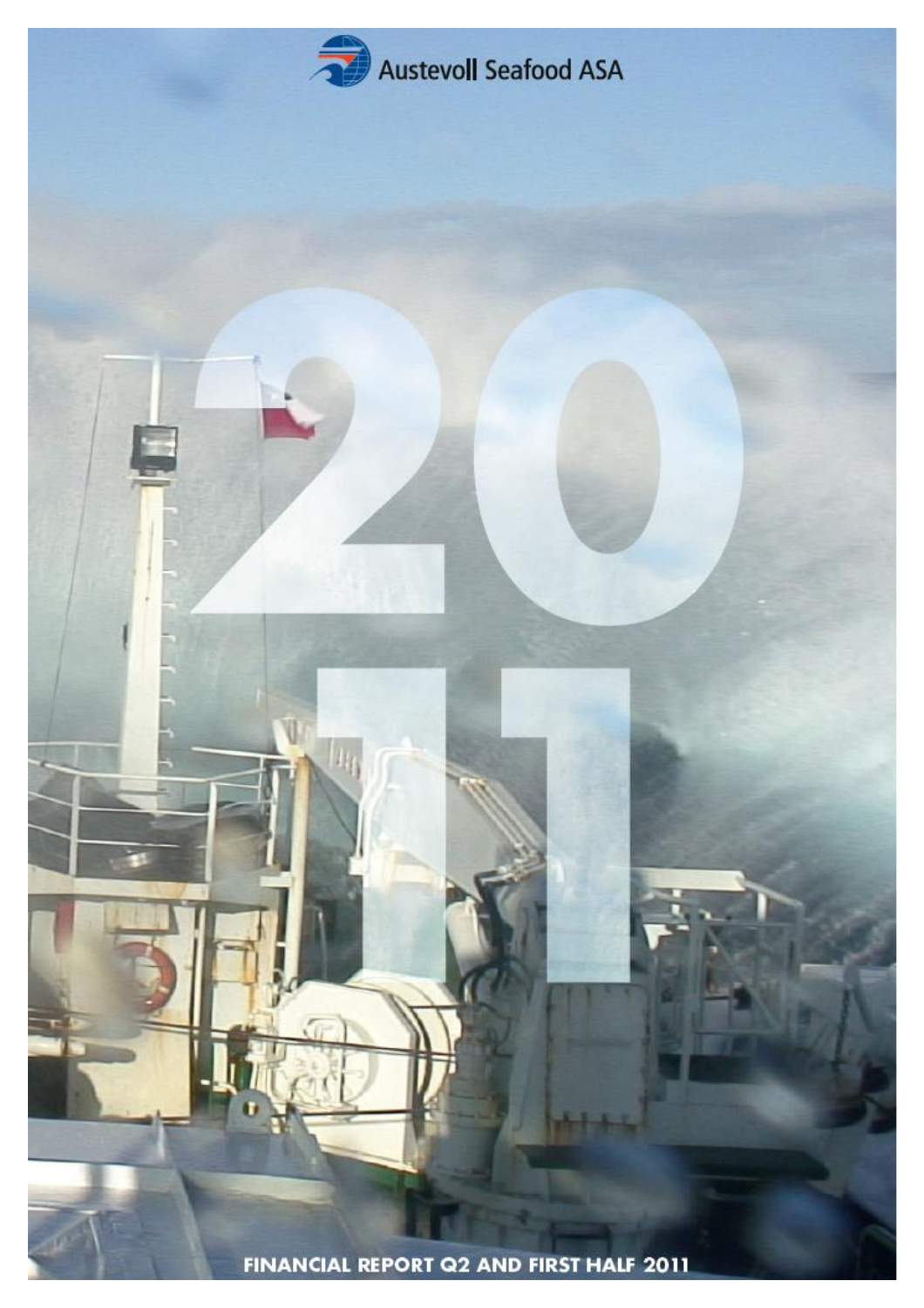

**Good market for the Group's products** 

**Higher prices achieved for salmon and trout in Q2 2011 compared with Q2 2010** 

**Fishmeal prices remained stable in the quarter** 

**Successful second fishing season in Peru** 

# **Q2 2011**

Group income in Q2 2011 totalled NOK 3,648 million, an increase from NOK 3,166 million in the same period in 2010.

- The Group operating result before depreciation and value adjustment for biomass (EBITDA) for Q2 2011 was NOK 795 million compared with NOK 650 million in Q2 2010.
- EBIT before value adjustment for biomass in Q2 was NOK 674 million (NOK 529 million in Q2 2010).
- A dividend payment was made of NOK 1.50 per share, totalling NOK 304 million.
- The Group has sustained its positive rate of development and has solid finances with an equity ratio of 48%. Subsequent to payment of the dividend, the Group's net interest-bearing liabilities at the end of the second quarter are NOK 3.9 billion compared with NOK 4.2 billion at the end of Q2 2010.
- The Group also achieved good prices for its products in the second quarter.
- The first anchoveta fishing season in Peru started on 1 April. The Group's fleet fished its share of the total quota from 1 April to mid July.
- The merger between AUSS's wholly-owned subsidiary Austevoll Fisk AS and Norway Pelagic ASA was completed on 1 July 2011. Subsequently, AUSS owns 43% of Norway Pelagic ASA.

| All figures in NOK 1,000                        | Q <sub>2</sub> 11 | Q <sub>2</sub> 10 | June 30, 2011 | June 30, 2010 | 2010       |
|-------------------------------------------------|-------------------|-------------------|---------------|---------------|------------|
|                                                 |                   |                   |               |               |            |
| Operating income                                | 3.647.684         | 3.166.076         | 6.600.073     | 5.911.614     | 12.744.751 |
| EBITDA                                          | 795.490           | 650.218           | 1.407.029     | 1.081.218     | 2.540.827  |
| <b>EBITDA %</b>                                 | 22 %              | 21 %              | 21 %          | 18%           | 20 %       |
| Earnings per share                              | 0,36              | 1,07              | 1,49          | 2,52          | 6,03       |
| Earnings per share excl.fair value adj biomass/ | 1,57              | 1,22              | 2,59          | 2.06          | 5,35       |
| Total assets                                    | 18.381.835        | 17.027.753        | 18.381.835    | 17.027.753    | 19.042.235 |
| Equity                                          | 8.810.485         | 7.702.468         | 8.810.485     | 7.702.468     | 9.110.861  |
| Equity ratio                                    | 48 %              | 45 %              | 48 %          | 45 %          | 48 %       |
| Net interest bearing debt (NIBD)/               | 3.912.807         | 4.230.657         | 3.912.807     | 4.230.657     | 3.161.929  |

#### Key figures for the Group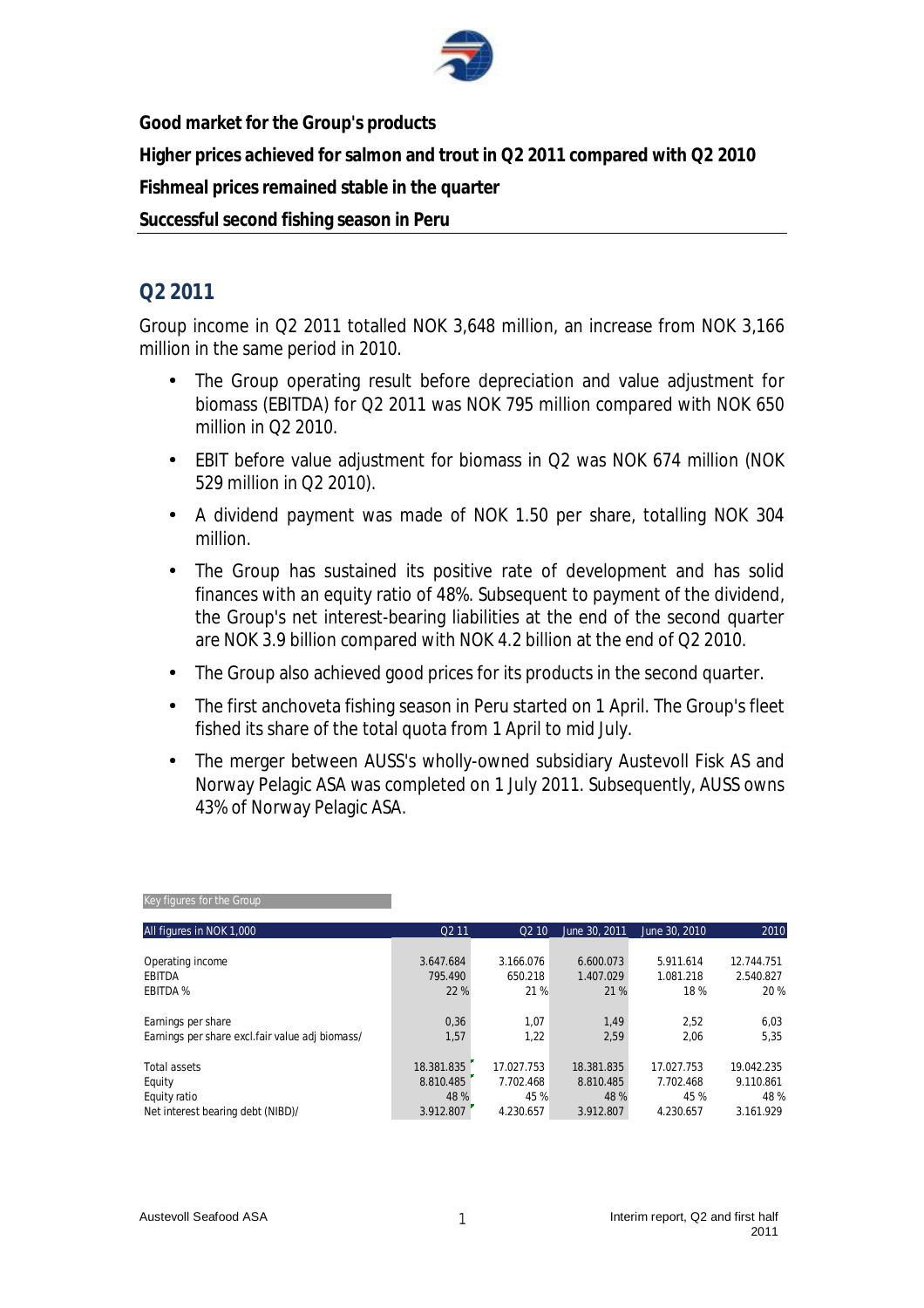

# **Financial information Q2 2011**

The Group reported operating income of NOK 3,648 million for the quarter (Q2 2010 NOK 3,166 million). EBITDA before value adjustment for biomass in Q2 2011 was NOK 795 million (Q2 2010 NOK 650 million).

Sales prices achieved for Atlantic salmon and trout in Q2 2011 have been higher than the same quarter in 2010. The Group also achieved good prices for fishmeal and oil in the second quarter. However, as projected, the fishmeal prices saw a decline in the second quarter and were lower than in Q2 2010.

EBIT before value adjustment for biomass in Q2 was NOK 674 million (Q2 2010 NOK 529 million). Value adjustment for biomass, in accordance with IFRS, amounts to a negative figure of NOK 544 million, compared with the biomass adjustment in Q2 2010 of minus NOK 68 million. The high negative figure for IFRS adjustment in Q2 2011 is due to substantially lower salmon and trout prices as of 30 June 2011 when compared with salmon and trout prices on 31 March 2011. EBIT after value adjustment for biomass in Q2 was NOK 130 million (Q2 2010 NOK 461 million).

Income from associated companies for Q2 totalled NOK 1.6 million (Q2 2010 NOK 34 million). The fall in this figure is partly attributed to the significant drop in volume and negative IFRS adjustment from associated companies within fish farming. The Group's net interest costs in Q2 2011 totalled NOK 51 million (Q2 2010 NOK 56 million).

*The result before tax and biomass adjustment for Q2 2011 is NOK 633 million, compared with a result before tax and biomass adjustment in Q2 2010 of NOK 495 million.* 

The result before tax for the quarter totalled NOK 89 million (Q2 2010 NOK 427 million).

### **Business segments**

#### **Fishmeal and fish oil**

Operating income in Q2 2011 totalled NOK 747 million (NOK 587 million in Q2 2010) and EBITDA amounted to NOK 252 million (NOK 208 million in Q2 2010).

A total of 90,000 tons of fishmeal and oil were sold in Q2, compared with approx. 62,000 tons in the same quarter of 2010.

The increase in turnover is due to increased sales volumes. In the main, the prices achieved for fishmeal in Q2 were lower than those in the same quarter last year. The prices for fish oil have been somewhat higher in Q2 2011 when compared with the same quarter last year.

The first anchoveta fishing season started in Peru on 1 April and the total quota for the season is 3.675 million tons, compared with 2.5 million tons for the same season in 2010. The second quarter saw successful production figures for Peru, and the Group's fleet fished its share of the quota up to mid July.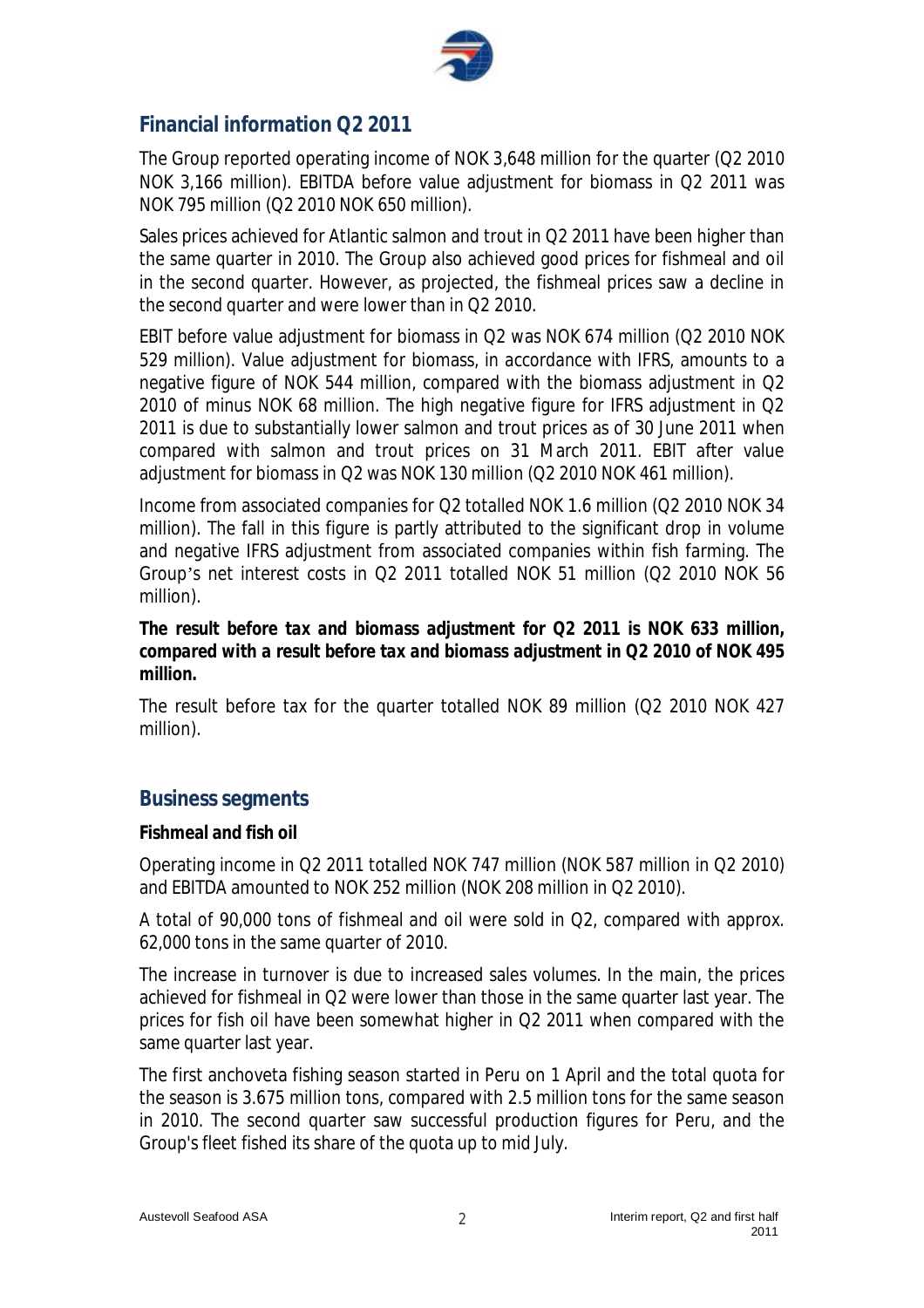

In Chile, as expected, the volumes received for fishmeal and oil production in Q2 2011 have been much lower than in Q2 2010.

As is normal for the second quarter, production of fishmeal and oil in Europe is lower. The reduction in quotas for 2011 when compared with 2010 has had an impact on access to raw materials. In Q2 2011, the volume of raw materials received by the Group was down approximately 17,000 tons (100% basis) when compared with Q2 2010.

#### **Consumer products**

Operating income in Q2 2011 totalled NOK 179 million (NOK 197 million in Q2 2010) and EBITDA amounted to NOK 24 million (NOK 24 million in Q2 2010).

The activities of Epax were sold in November 2010 but are still included in the comparison figures for Q2 2010, and this segment therefore reports an underlying, very positive development when compared with the same quarter last year.

The total volume sold for consumption is distributed as follows; approx. 7,500 tons of frozen products (Chile and Peru) compared with 201 tons in the same period last year. Approx. 794,000 boxes of canned products were sold, compared with approx. 431,000 boxes for the same period in 2010 (Chile and Peru). Sales of highconcentrate and low-concentrate Omega 3 oils in Q2 2010 totalled 533 tons.

Realised prices for canned and frozen products have been higher in Q2 2011 than the same quarter last year.

The fishing season for products for consumption in Peru was good in Q2, and the Group's fleet has fished more than 19,000 tons in the quarter. By comparison, the fleet in Peru fished 450 tons of fish for consumption in 2010. The main share of raw materials is sent for production of canned goods and provides the basis for improved sales volumes in the first two quarters of the year when compared with last year.

In Chile, the quotas for horse mackerel were significantly lower than 2010, but on a level with the actual volumes fished in 2010. This year, the distances to the fishing banks have been slightly shorter than in previous years, and the fishing activities continue on a positive trend, delivering high quality fish for consumption.

**Production, sale and distribution of Atlantic salmon and trout** 

This business segment comprises Lerøy Seafood Group ASA. In Q2 2011, the segment reported operating income of NOK 2,397 million (Q2 2010 NOK 2,176 million) and EBITDA before value adjustment of biomass of NOK 506 million (Q2 2010 NOK 420 million).

The segment reported harvests of 33,200 tons gutted weight of salmon and trout in Q2 2011 compared with 27,600 tons in the same quarter last year.

The segment reported a significant increase in operating result, with this growth generated by an increase in volume and improvement in prices achieved for the main products, Atlantic salmon and trout. As a result of the fall in spot prices during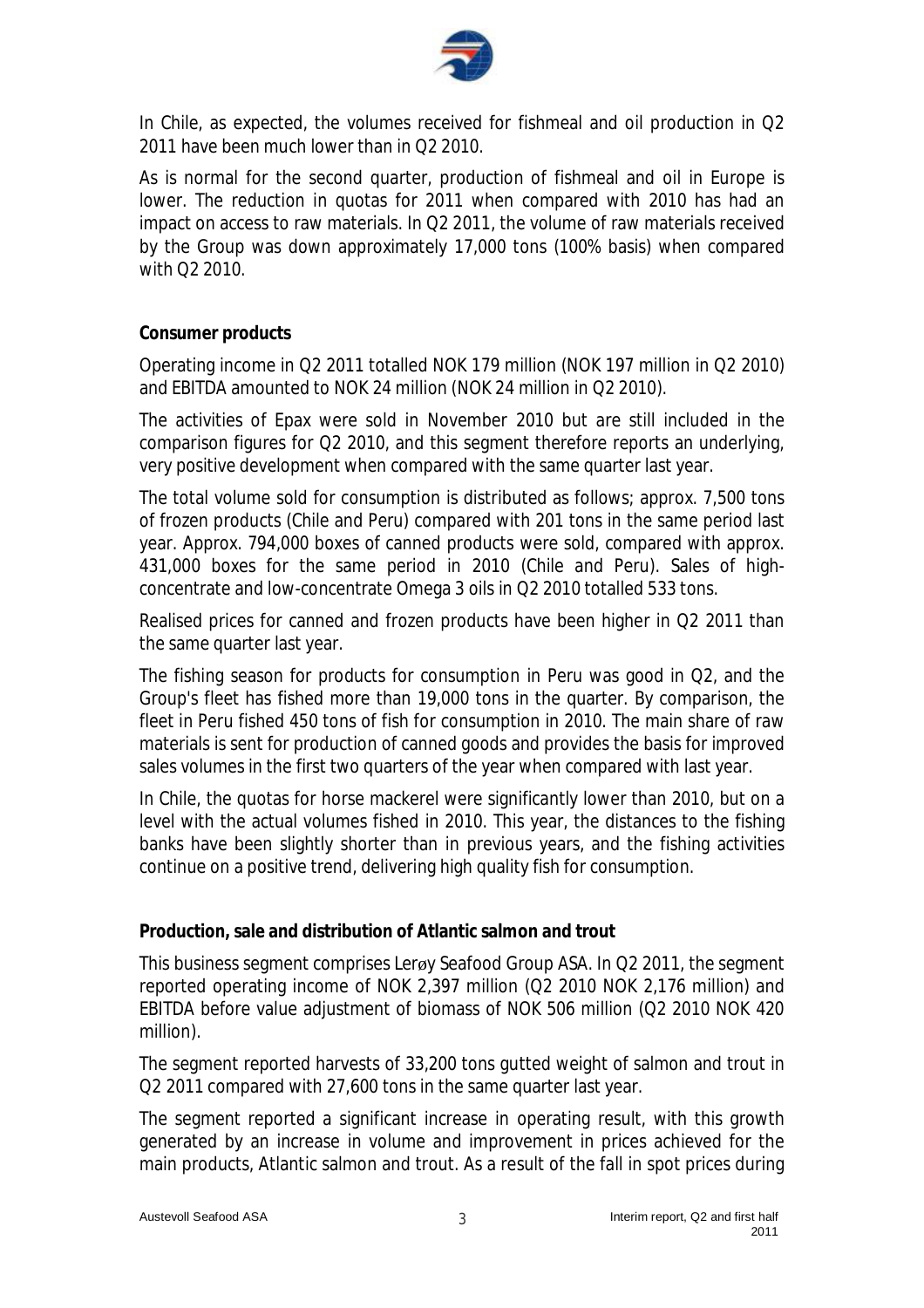

the quarter, the contractual prices realised were higher than the prevailing spot prices. The business segment's share of contracts in Q2 was 48%. The business segment has a strong position within the major global fish markets.

#### **Pelagic Northern Atlantic**

Operating income in Q2 2011 totalled NOK 391 million (NOK 279 million in Q2 2010) and EBITDA amounted to NOK 15 million (NOK 3 million in Q2 2010).

Pelagic Northern Atlantic comprises the sales company Atlantic Pelagic AS, which carries out all sales activities for the production companies Austevoll Fiskeindustri AS, Sir Fish AS, Modolv Sjøset AS and North Capelin Honningsvåg AS. This company is also responsible for the results of the production companies Austevoll Fiskeindustri AS, Sir Fish AS, Modolv Sjøset AS and North Capelin Honningsvåg AS.

As normal, production volumes were low in Q2, and the main activity during the quarter has been receipt of North Sea herring for production of matie products and herring fillet.

With the exception of the salmon packaging plant, this business segment was merged with Norway Pelagic AS on 1 July 2011.

### **Cash flow**

Cash flow from operating activities for Q2 2011 was NOK 5 million (NOK 160 million in Q2 2010). As is normal for the second quarter, cash flow from operations was affected by the increase in working capital and payment of tax of NOK 361 million. Cash flow from investments for Q2 2011 was NOK -256 million (NOK -65 million in Q2 2010). Cash flow from investments in Q2 2011 mainly comprises normal maintenance investments and investments in shares. Cash flow from financing activities for Q2 2011 was NOK -99 million (NOK -331 million in Q2 2010). Cash flow from financing in the second quarter comprises payment of ordinary instalments, downpayment of bond loan, changes in short-term credits and payment of dividends totalling NOK 526 million. Net change in cash in the second quarter 2011 for the Group was NOK -350 million (NOK 237 million in Q2 2010). The Group's cash reserves at the end of June 2011 totalled NOK 2,147 million compared with NOK 1,527 million at the end of June 2010.

### **Financial information, first half 2011**

The Group reported operating income of NOK 6,600 million for the first half of 2011 (H1 2010 NOK 5,912 million). EBITDA before value adjustment for biomass in the first half was NOK 1,407 million (H1 2010 NOK 1,081 million).

The increase in turnover is attributed to a combination of higher sales volumes and improved prices for salmon, in addition to increased volumes for pelagic products. The Group also achieved good prices for all its products in the first half.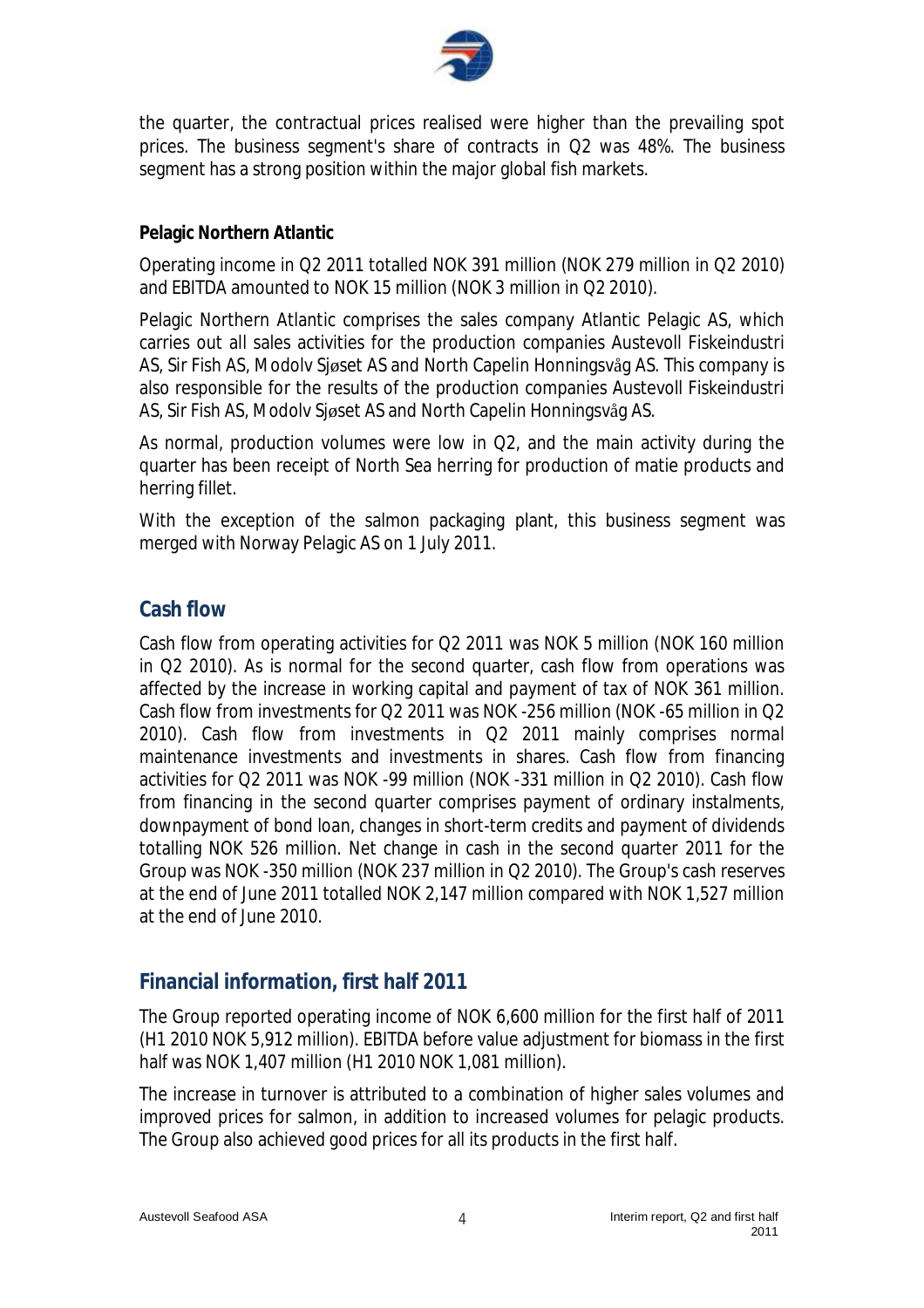

EBIT before value adjustment for biomass in the first half of 2011 was NOK 1,161 million (H1 2010 NOK 838 million). Value adjustment for biomass, in accordance with IFRS, amounts to a negative figure of NOK 495 million, compared with the IFRS biomass adjustment in Q2 2010 of plus NOK 202 million. The high negative figure for IFRS adjustment in the first half is due to the significantly lower salmon and trout prices as of 30 June 2011 when compared with corresponding prices on 31 December 2010 and the seasonal reduction of biomass in sea. EBIT after value adjustment for biomass in the first half was NOK 666 million (H1 2010 NOK 1,040 million).

Income from associated companies for the first half totalled NOK 39 million (H1 2010 NOK 93 million). The fall in this figure is partly attributed to the significant drop in volume and negative IFRS adjustment from associated companies within fish farming. The Group's net interest costs in the first half of 2011 totalled NOK 99 million (H1 2010 NOK 110 million).

*The result before tax and biomass adjustment for the first half 2011 is NOK 1,105 million, compared with a result before tax and biomass adjustment in the first half 2010 of NOK 812 million.* 

The result before tax for the first half totalled NOK 428 million (H1 2010 NOK 750 million).

## **Balance sheet as of 30 June 2011**

At the end of June 2011, the Group had a total balance sheet of NOK 18,382 million compared with NOK 17,028 million at the end of June 2010. At the end of June 2011, Group equity was NOK 8,810 million compared with NOK 7,702 million at the end of June 2010. The equity ratio was 48% as of end June 2011 compared with 45% as of end June 2010.

Net interest-bearing liabilities were NOK 3,912 million at the end of June 2011 compared with NOK 4,231 million in the same period last year. The Group's cash reserves at the end of June 2011 totalled NOK 2,147 million compared with NOK 1,527 million at the end of June 2010. The Group's cash reserves do not include unutilised drawing rights.

### **Cash flow**

Cash flow from operating activities for the first half of 2011 was NOK 276 million (NOK 578 million in H1 2010). The fall in cash flow from operations for the first half of 2011, when compared with the same period last year, is due to an increase in working capital and payment of tax of NOK 433 million compared with NOK 181 million in the same period last year. Cash flow from investments for the first half of 2011 was NOK -405 million (NOK -120 million in H1 2010). Cash flow from investments in the first half of 2011 mainly comprises normal maintenance investments and investments in shares. Cash flow from financing for the first half of 2011 was NOK -528 million (NOK -574 million in H1 2010). Cash flow from financing in the first half comprises payment of ordinary instalments, downpayment of bond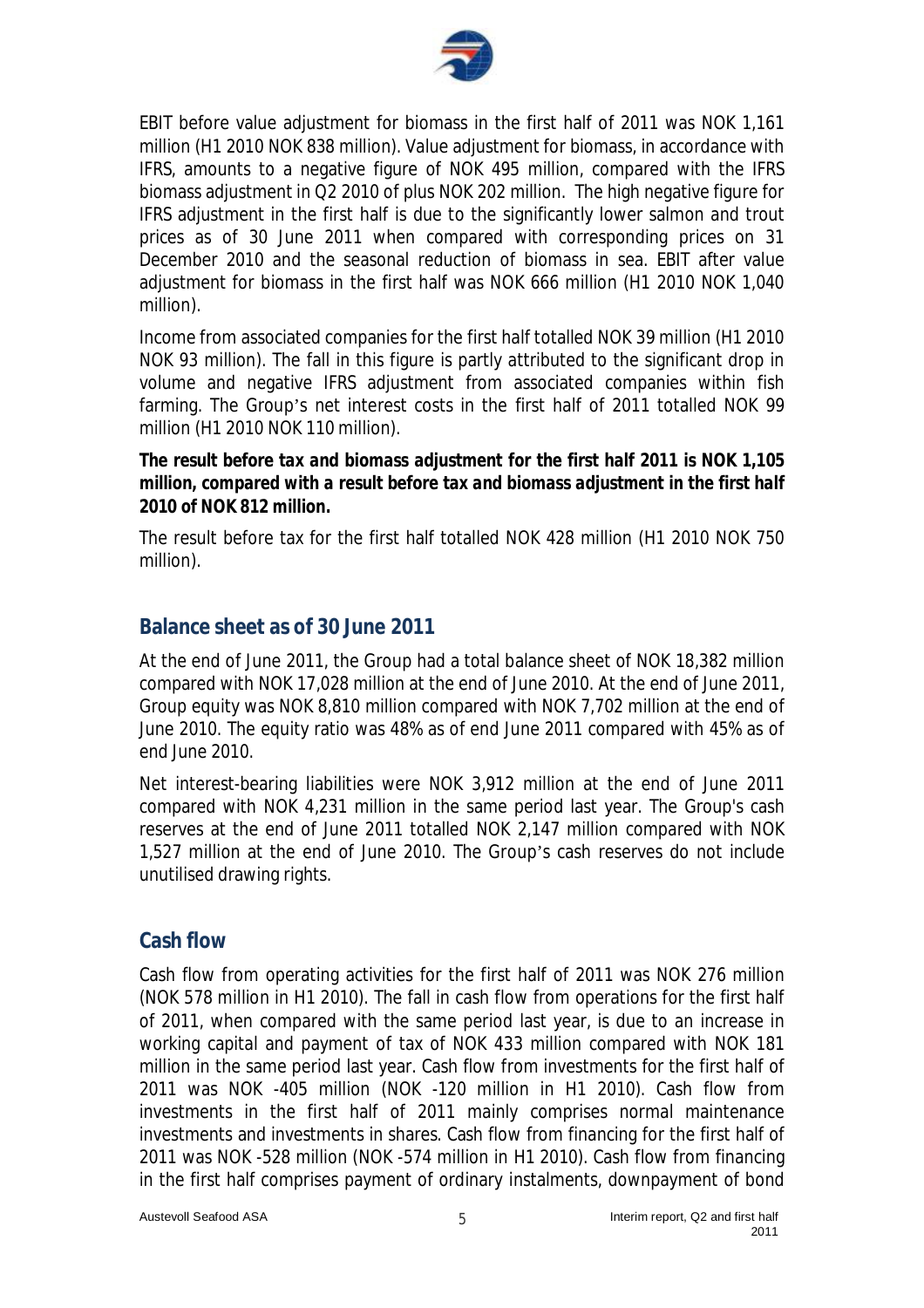

loan, changes in short-term credits, payment of dividends totalling NOK 526 million and a downwards regulation of a long-term loan facility of NOK 500 million. The net change in cash for the Group in the first half 2011 was NOK -657 million (NOK -117 million in H1 2010). The Group's cash reserves at the end of June 2011 totalled NOK 2,147 million compared with NOK 1,527 million at the end of June 2010.

# **Risk factors and uncertainty factors**

The Group's risk exposure is described in the consolidated annual report for 2010. Group activities are mainly global and will always be more or less impacted by developments in world economy. Based on the unrest on the financial markets (global economy) in the last years, the general consensus is that the uncertainty related to macro-economics is higher than what could be considered as normal. Although this situation may have a negative impact on the real economy for the majority of markets, we believe that AUSS's core business is founded on long-term sustainable values within interesting seafood industries.

The group is exposed to risk related to the value of investments in subsidiaries in the event of price changes in the raw materials and finished goods markets, to the extent that these changes impact on the company's competitive edge and earnings potential over time. Operating conditions, including marine biomass and fishing conditions, and price developments for the group's input factors are also central parameters which have an impact on Group risk.

Changes in fishing patterns and quota regulations result in fluctuating catch volumes from quarter to quarter and from year to year, and subsequently in the utilisation of the company's production facilities. The seasonal fluctuations in catch volumes create similar fluctuations in the interim key figures.

The main share of the Group's liabilities have a floating interest rate.

The Group is exposed to fluctuations in foreign exchange rates, particularly for the EURO, USD, Chilean Peso and Peruvian Soles. Measures to reduce this risk include forward contracts and multi-currency overdraft facilities. Furthermore, parts of the long-term liabilities are adapted in relation to earnings in the same currency.

# **Shareholders**

As of 30 June 2011, the company had 4,247 shareholders against a comparison figure of 4,157 shareholders at the end of June 2010. The share price was NOK 31.10 at the end of June 2011 compared with NOK 33.00 as of 30 June 2010.

# **Market and outlook**

#### **Fishmeal and fish oil**

Normalisation of the quota level in Peru resulted in a correction for fishmeal prices, as indicated in the previous interim report. This level has now stabilised and the current price level per ton is USD 1,170 (FOB Peru, standard 65-66%). Fish oil prices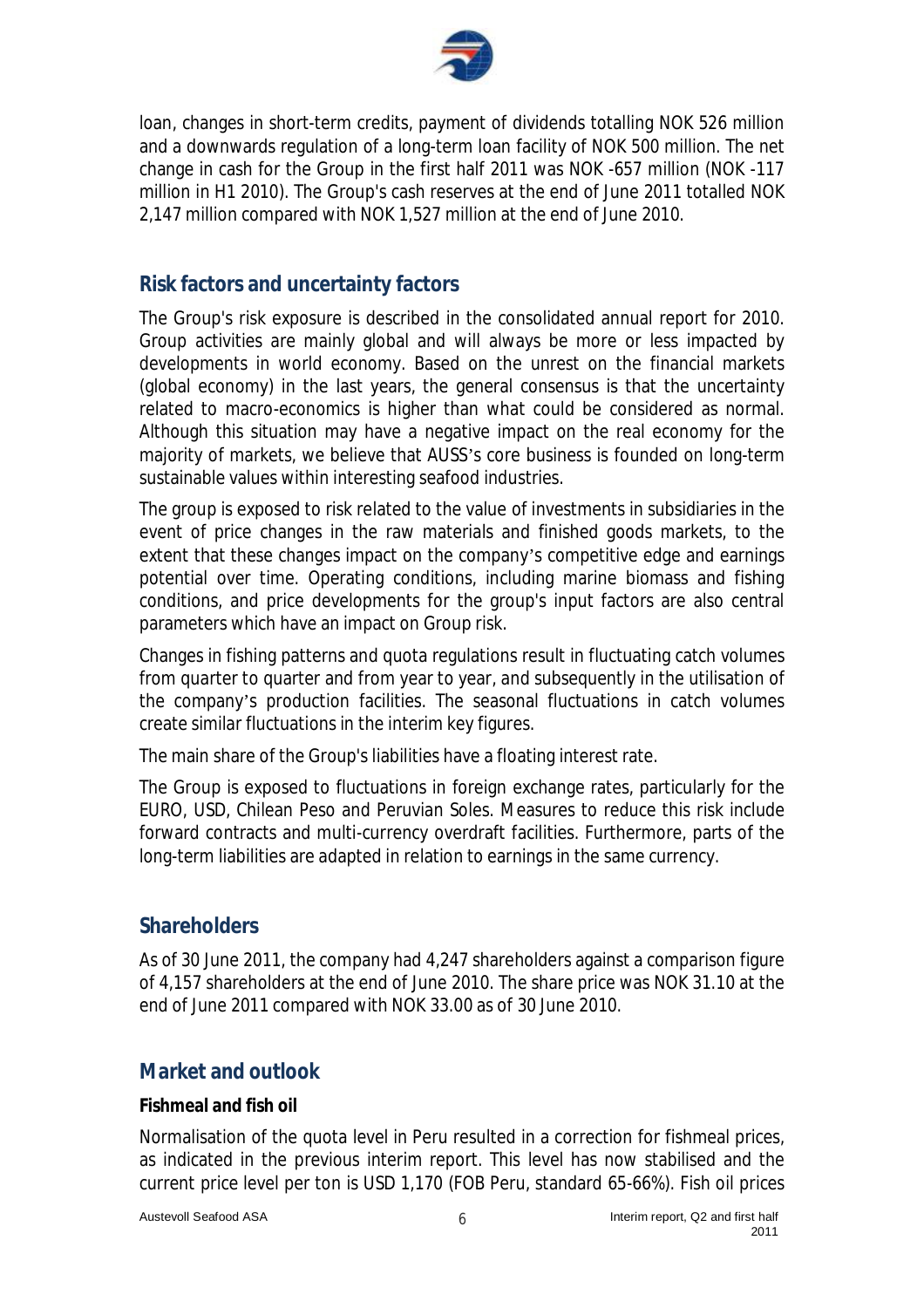

have seen an increase in Q2, and prices for fish oil are expected to remain stable due to good demand from the traditional markets, the growth in the Omega 3 industry and increasing prices for vegetable oils.

#### **Consumption**

The Board of Directors expects to see high demand for the Group's consumer products in the future. For the business activities in Europe, the pelagic fish markets have remained strong since year-end, with a sustained increase in prices for herring and mackerel. In South America, demand both from the domestic market and for export is expected to be high, with good prices remaining stable in the future.

### **Production, sale and distribution of salmon and trout**

The price for Atlantic salmon has seen a significant fall in Q2 2011, from what was recognised as extraordinarily high levels. The decline in prices is attributed to a higher increase in the global offering of salmon and trout when compared with the past two years. Correspondingly, we expect to see a positive development in global demand for Atlantic salmon. The above-mentioned factors, combined with expectations of improved productivity for the segment, including improvements to biology, allow for a positive attitude towards the business segment.

### **The Group**

The development of long-lasting values requires patience and the ability to think in the long term. The Group is strong, has shown positive developments and now has an excellent position within a number of segments of the global seafood industry. The Group aims to grow and further develop over time within the segments in which it is already active.

The Board of Directors is in the main satisfied with the Group's performance in the second quarter. The strong position held by the Group within the global seafood business provides grounds for a positive outlook for the Group's future development.

> Storebø, 17 August 2011 The Board of Directors in Austevoll Seafood ASA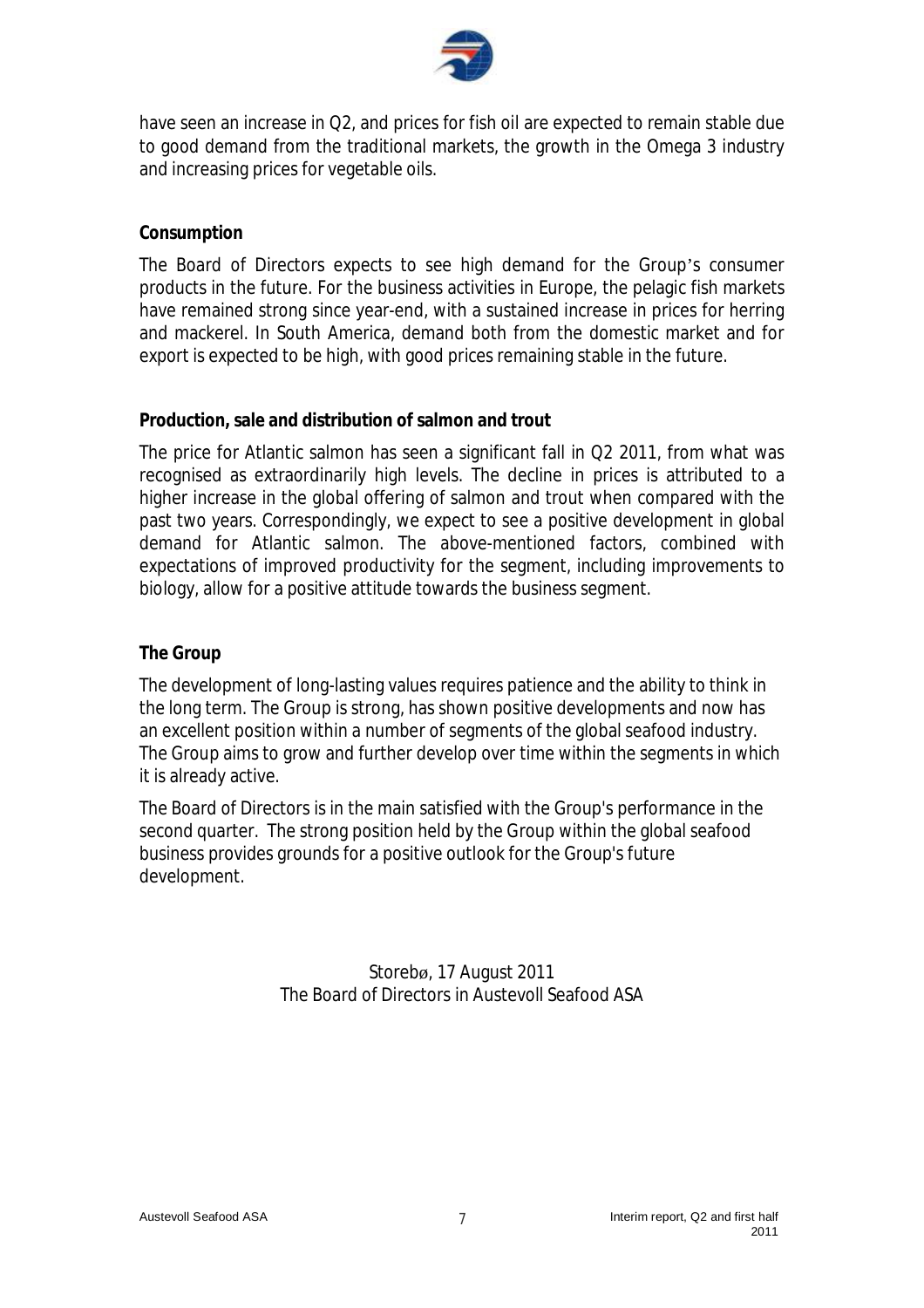

# **INTERIM REPORT Q2 AND FIRST HALF 2011**

#### **Condensed Consolidated Income Statement (unaudited)**

|                                                |                   |                   |               |               | (audited)  |
|------------------------------------------------|-------------------|-------------------|---------------|---------------|------------|
| All figures in NOK 1.000                       | Q <sub>2</sub> 11 | Q <sub>2</sub> 10 | June 30, 2011 | June 30, 2010 | 2010       |
| Operating income                               | 3.647.684         | 3.166.076         | 6.600.073     | 5.911.614     | 12.744.751 |
| Raw material and consumables used              | 2.175.817         | 1.967.079         | 3.869.220     | 3.712.468     | 7.818.639  |
| Salaries and personnel expenses                | 363.388           | 284.080           | 712.947       | 578.180       | 1.253.809  |
| Other operating expenses                       | 312.989           | 264.699           | 610.877       | 539.748       | 1.131.476  |
| Operating profit before depreciation (EBITDA)  | 795.490           | 650.218           | 1.407.029     | 1.081.218     | 2.540.827  |
| Depreciation and amortisation                  | 126.040           | 120.933           | 251.321       | 243.085       | 498.290    |
| Impairment                                     | $-4.923$          |                   | $-4.923$      |               | 58.762     |
| EBIT before fair value biomass adjustment      | 674.373           | 529.285           | 1.160.631     | 838.133       | 1.983.775  |
| Fair value adjustment biomass                  | $-544.122$        | $-68.085$         | -494.526      | 201.927       | 298.538    |
| Operating profit                               | 130.251           | 461.200           | 666.105       | 1.040.060     | 2.282.313  |
| Income from associated companies               | 1.574             | 34.374            | 38.804        | 93.025        | 191.761    |
| Net interest expenses                          | $-51.411$         | $-55.816$         | $-98.771$     | $-109.594$    | $-208.965$ |
| Net other financial items (incl. agio/disagio) | 8.640             | $-13.188$         | 4.239         | $-9.357$      | $-39.617$  |
| Profit before tax                              | 89.054            | 426.570           | 610.377       | 1.014.134     | 2.225.492  |
| Income tax expenses                            | $-43.414$         | $-122.129$        | $-182.056$    | $-263.863$    | $-459.412$ |
| Net profit                                     | 45.640            | 304.441           | 428.321       | 750.271       | 1.766.080  |
| Profit to minority interests                   | $-28.197$         | 87.701            | 125.468       | 239.142       | 544.547    |
| Profit attribut to equity holder of parent     | 73.837            | 216.740           | 302.853       | 511.129       | 1.221.533  |
|                                                |                   |                   |               |               |            |
| Earnings per share                             | 0,36              | 1,07              | 1,49          | 2,52          | 6,03       |
| Diluted earnings per share                     | 0,36              | 1,07              | 1,49          | 2,52          | 6,03       |
| Earnings per share excl.fair value adj biomass | 1,57              | 1,22              | 2,59          | 2,06          | 5,35       |
| Average no of shares                           | 202.717           | 202.717           | 202.717       | 202.717       | 202.717    |
| Diluted no of shares                           | 202.717           | 202.717           | 202.717       | 202.717       | 202.717    |

#### **Statement of Comprehensive income (unaudited)**

| <u>Underwished to complete the modific fundant cup</u>                                                                                                    |                        |                    |                             |                    |                      |
|-----------------------------------------------------------------------------------------------------------------------------------------------------------|------------------------|--------------------|-----------------------------|--------------------|----------------------|
| All figures in NOK 1.000                                                                                                                                  | Q <sub>2</sub> 11      | Q <sub>2</sub> 10  | June 30, 2011 June 30, 2010 |                    | (audited)<br>2010    |
| Net earnings in the period                                                                                                                                | 45.640                 | 304.441            | 428.321                     | 750.271            | 1.766.080            |
| Other comprehensive income<br>Currency translation differences<br>F<br>Other gains and losses in comprehensive income<br>Total other comprehensive income | $-55.010$<br>$-55.010$ | 240.148<br>240.148 | $-202.139$<br>$-202.139$    | 316.964<br>316.964 | 28.970<br>28.970     |
| Comprehensive income in the period                                                                                                                        | $-9.370$               | 544.589            | 226.182                     | 1.067.235          | 1.795.050            |
| Allocated to:<br>Minority interests<br>Majority interests                                                                                                 | $-35.375$<br>26.005    | 119.206<br>425.384 | 108.573<br>117.609          | 276.308<br>790.928 | 544.854<br>1.250.196 |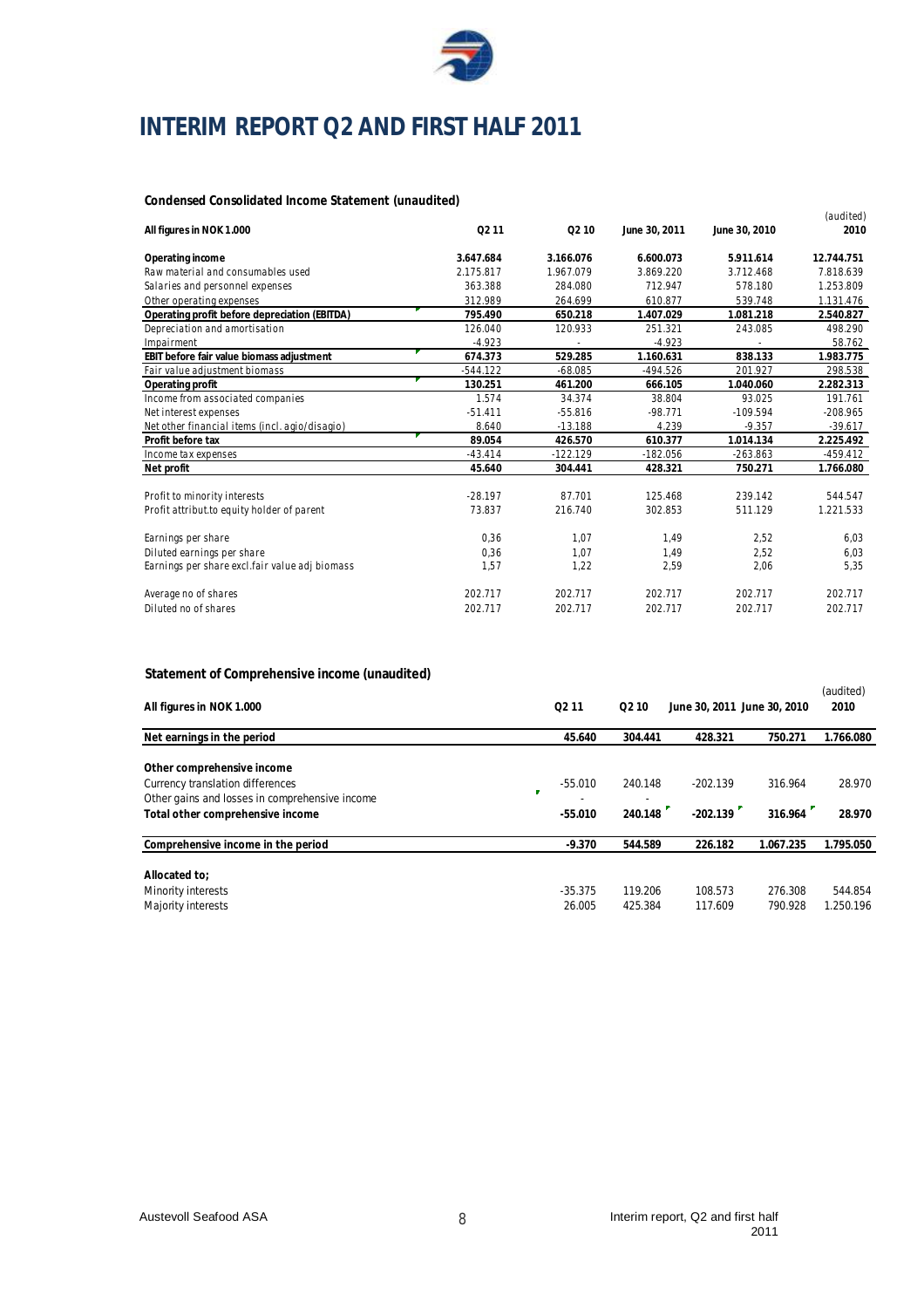

### **Condensed Consolidated Statement of Financial Position (unaudited)**

|                                      |            |            | (audited)  |
|--------------------------------------|------------|------------|------------|
| All figures in NOK 1.000             | 30.06.2011 | 30.06.2010 | 31.12.2010 |
| Assets                               |            |            |            |
| Intangible assets                    | 5.965.663  | 5.751.109  | 6.024.816  |
| <b>Vessels</b>                       | 501.661    | 728.719    | 567.480    |
| Property, plant and equipment        | 3.326.567  | 3.273.931  | 3.297.464  |
| Investments in associated companies  | 936.847    | 528.881    | 953.051    |
| Investments in other shares          | 40.132     | 39.631     | 39.558     |
| Other long-term receivables          | 71.565     | 134.827    | 76.247     |
| <b>Total non-current assets</b>      | 10.842.435 | 10.457.098 | 10.958.616 |
| Inventories                          | 3.250.702  | 3.077.759  | 3.465.006  |
| <b>Accounts receivable</b>           | 1.666.593  | 1.572.960  | 1.341.112  |
| Other current receivables            | 474.965    | 392.803    | 466.947    |
| Cash and cash equivalents            | 2.147.140  | 1.527.133  | 2.810.554  |
| <b>Total current assets</b>          | 7.539.400  | 6.570.655  | 8.083.619  |
| <b>Total assets</b>                  | 18.381.835 | 17.027.753 | 19.042.235 |
|                                      |            |            |            |
| <b>Equity and liabilities</b>        |            |            |            |
| Share capital                        | 101.359    | 101.359    | 101.359    |
| Share premium fund                   | 3.713.549  | 3.713.549  | 3.713.549  |
| Retained earnings and other reserves | 2.495.394  | 2.222.474  | 2.682.409  |
| Non-controlling interests            | 2.500.183  | 1.665.086  | 2.613.544  |
| Total equity                         | 8.810.485  | 7.702.468  | 9.110.861  |
| Deferred tax liabilities             | 1.813.896  | 1.920.274  | 1.986.804  |
| Pensions and other obligations       | 19.906     | 30.468     | 18.973     |
| <b>Borrowings</b>                    | 4.248.633  | 4.023.729  | 4.866.188  |
| Other long-term liabilities          | 30.321     | 27.706     | 28.330     |
| <b>Total non-current liabilities</b> | 6.112.756  | 6.002.177  | 6.900.295  |
| Short term borrowings                | 911.992    | 856.067    | 771.472    |
| <b>Overdraft facilities</b>          | 869.001    | 985.115    | 382.740    |
| Account payable                      | 868.569    | 807.696    | 841.069    |
| Other current liabilities            | 809.032    | 674.230    | 1.035.798  |
| <b>Total current liabilities</b>     | 3.458.594  | 3.323.108  | 3.031.079  |
| <b>Total liabilities</b>             | 9.571.350  | 9.325.285  | 9.931.374  |
| Total equity and liabilities         | 18.381.835 | 17.027.753 | 19.042.235 |

**Condensed Consolidated Statement of changes in Equity (unaudited)**

| All figures in NOK 1.000                       | 30.06.2011 | 30.06.2010 | 2010       |
|------------------------------------------------|------------|------------|------------|
| Equity period start                            | 9.110.860  | 7.095.482  | 7.095.482  |
|                                                |            |            |            |
| Comprehensive income in the period             | 226.182    | 1.067.235  | 1.795.050  |
| <b>Dividends</b>                               | $-527.434$ | $-392.717$ | $-390.248$ |
| Business combinations/acquisition              | 9.496      | $-64.970$  | 575.245    |
| Effect option programme                        | $-6.956$   | $-2.562$   | $-1.426$   |
| Acquisitions of minorities/sales to minorities |            | ٠          |            |
| Workers profit sharing Peru                    |            | ٠          | 42.517     |
| Other                                          | $-1.663$   |            | $-5.760$   |
| Total changes in equity in the period          | $-300.375$ | 606.986    | 2.015.378  |
| Equity at period end                           | 8.810.485  | 7.702.468  | 9.110.860  |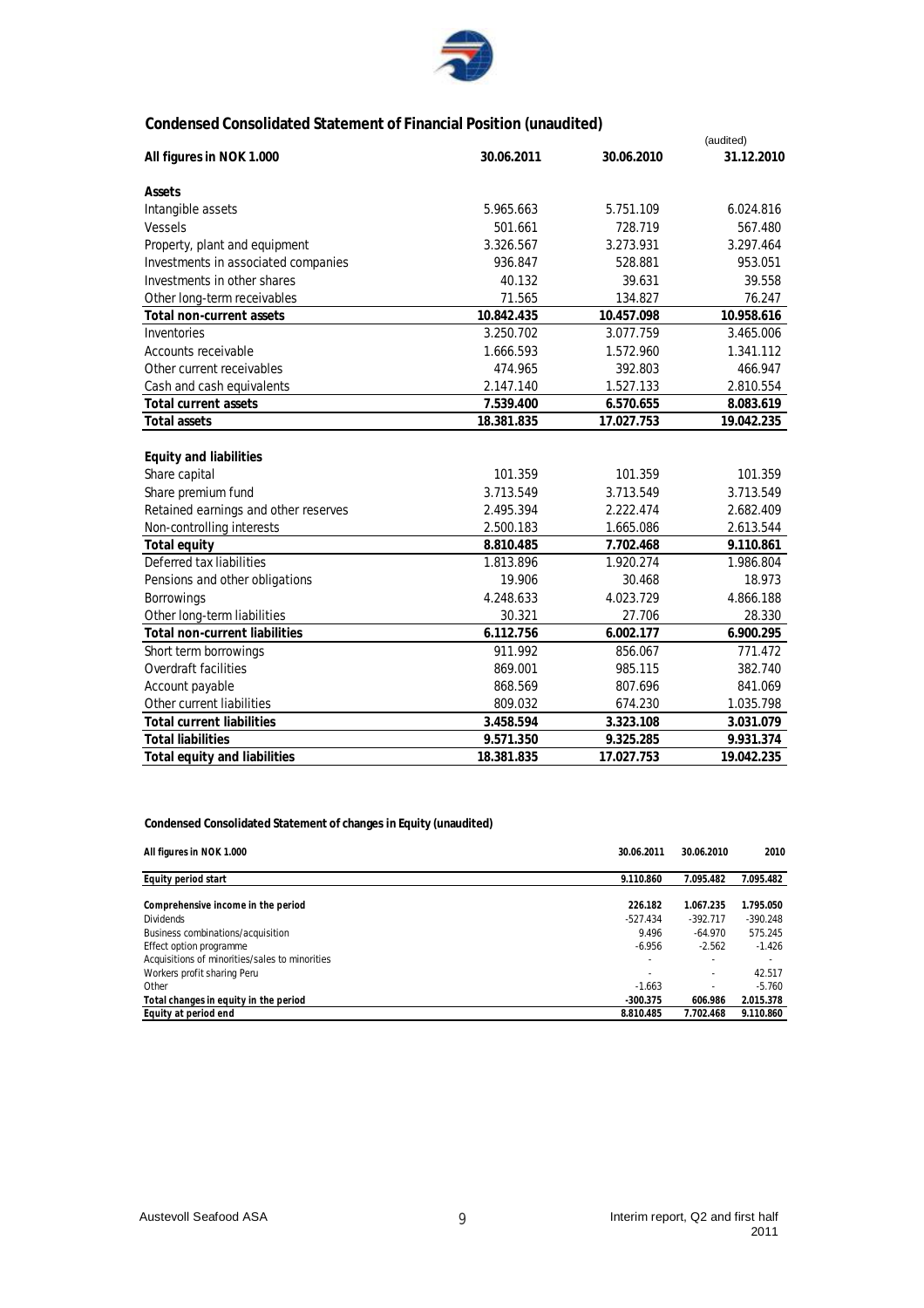

#### **Condensed Consolidated Cash flow statement (unaudited)**

| All figures in NOK 1.000                              | Q2 2011    | Q2 2010                  | June 30, 2011 |            | June 30, 2010 2010 (audited) |
|-------------------------------------------------------|------------|--------------------------|---------------|------------|------------------------------|
|                                                       |            |                          |               |            |                              |
| Cash flow from operating activities                   |            |                          |               |            |                              |
| Profit before income taxes                            | 89.054     | 426.570                  | 610.377       | 1.014.137  | 2.225.492                    |
| Fair value adjustment of biological assets            | 544.122    | 68.085                   | 494.526       | $-201.927$ | $-298.538$                   |
| Taxes paid in the period                              | $-360.773$ | $-125.585$               | $-433.197$    | $-180.761$ | $-225.102$                   |
| Depreciation and amortisation                         | 126.040    | 120.933                  | 251.321       | 243.085    | 498.290                      |
| Impairments                                           | $-4.923$   | $\overline{a}$           | $-4.923$      | L.         | 58.762                       |
| Associated companies - net                            | $-1.574$   | $-34.374$                | $-38.804$     | 93.025     | $-191.761$                   |
| Net interest                                          | 51.410     | 55.547                   | 98.770        | 109.595    | 208.965                      |
| Change in inventories                                 | $-32.311$  | $-32.287$                | $-275.281$    | $-178.909$ | $-112.043$                   |
| Change in receivables                                 | $-331.466$ | $-287.001$               | $-327.374$    | $-86.044$  | 28.987                       |
| Change in payables                                    | $-21.186$  | $-181.993$               | 12.459        | $-73.383$  | $-47.307$                    |
| Other operating cash flow - net                       | $-53.256$  | 149.953                  | $-111.525$    | $-160.653$ | $-34.784$                    |
| Net cash flow from operating activities               | 5.137      | 159.848                  | 276.349       | 578.165    | 2.110.961                    |
| Cash flow from investing activities                   |            |                          |               |            |                              |
| Purchase of intangible and fixed assets               | $-204.827$ | $-73.795$                | $-349.842$    | $-143.475$ | $-454.647$                   |
| Purchase of shares and equity investments             | $-82.484$  | $-39.822$                | $-99.402$     | $-40.322$  | $-911.079$                   |
| Proceeds from sale of fixed assets/equity investments | 6.933      | $\overline{\phantom{a}}$ | 21.971        | 5.648      | 658.684                      |
| Dividend received                                     | 29.336     | 31.594                   | 29.336        | 31.594     | 55.466                       |
| Other investing activities - net                      | $-4.504$   | 16.533                   | $-6.699$      | 26.209     | 131.379                      |
| Net cash flow from investing activities               | $-255.546$ | $-65.490$                | $-404.636$    | $-120.346$ | $-520.197$                   |
| Cash flow from financing activities                   |            |                          |               |            |                              |
| Proceeds from new long term debt                      | 643.745    | 72.062                   | 644.902       | 89.241     | 1.397.807                    |
| Repayment of long term debt                           | $-460.371$ | $-242.433$               | $-1.086.356$  | $-417.353$ | $-1.010.883$                 |
| Change in short term debt                             | 302.322    | 288.406                  | 533.917       | 260.474    | $-234.896$                   |
| Interest paid - net                                   | $-59.054$  | $-56.674$                | $-94.720$     | $-114.358$ | $-293.239$                   |
| Dividends paid                                        | $-525.989$ | $-392.328$               | $-525.989$    | $-392.328$ | $-390.248$                   |
| Other finance cash flow - net                         |            |                          |               |            | 131.300                      |
| Net cash flow from financing activities               | $-99.347$  | $-330.967$               | $-528.246$    | $-574.324$ | $-400.159$                   |
| Net change in cash and cash equivalents               | $-349.756$ | $-236.609$               | $-656.533$    | $-116.505$ | 1.190.605                    |
| Cash, and cash equivalents at start of period         | 2.493.078  | 1.745.035                | 2.810.554     | 1.623.616  | 1.623.616                    |
| Exchange gains/losses (-)                             | 3.818      | 18.707                   | $-6.881$      | 20.022     | $-3.667$                     |
| Cash and cash equivalents at period end               | 2.147.140  | 1.527.133                | 2.147.140     | 1.527.133  | 2.810.554                    |

# **Selected notes to the accounts**

# **Note 1 Accounting principles**

This interim report has been prepared in accordance with the International Financial Reporting Standards (IFRS) and the related standard for interim reports (IAS 34). The interim report, including historical comparison figures, is based on current IFRS standards and interpretation. Changes in the standard and interpretations may result in changes to the result. The quarterly report is prepared in accordance with the same principles applied to the previous annual report, but does not contain all the information and notes required for an annual report.

This report must therefore be read in the context of the last annual report from the company (2010).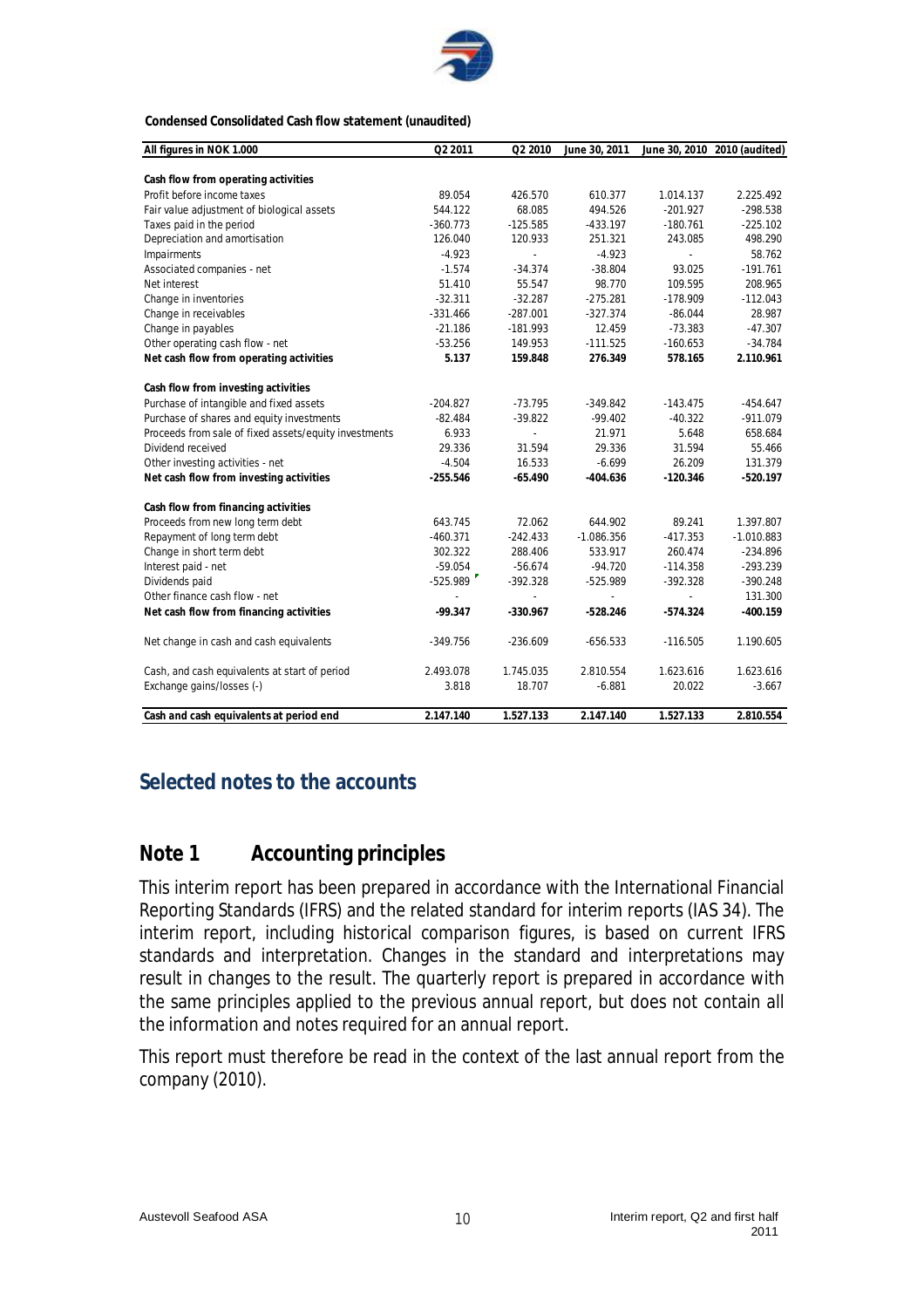

# **Note 2 Transactions with closely related parties**

There were transactions with closely related parties in Q2 2011 and the first half of 2011. Transactions between closely related parties take place according to market terms.

# **Note 3 Biological assets**

The Group estimates the fair value of biological assets (fish in the sea) on the basis of market prices for gutted salmon and trout on balance sheet date. The price is then adjusted to cater for quality differences (superior, ordinary and production) and logistic costs. The volume is adjusted to account for loss during gutting. The valuation of fish in the sea with an average weight of under 4 kg is based on the same principles. However, the price is adjusted in relation to the phase of the growth cycle for the fish. The price will not be adjusted to lower than the cost price, unless the Group expects to generate a loss from future sales.

|                         | Q1 2010 | O <sub>2</sub> 2010 | Q3 2010   | Q4 2010 | 01 2011 | O <sub>2</sub> 2011 |
|-------------------------|---------|---------------------|-----------|---------|---------|---------------------|
| Total fish in sea (LWT) | 73.779  | 66.431              | 77.911    | 93.867  | 84.082  | 79.408              |
| $Fish > 4$ kg (LWT)     | 22.876  | 16.739              | 23.678    | 24.621  | 39.238  | 16.312              |
| Adjustment inventory    | 566.447 | 498.362             | 468.266   | 669.196 | 719.005 | 170.818             |
| P&L effect adjustment   | 270.012 | $-68.085$           | $-30.096$ | 126.707 | 49.596  | -544.122            |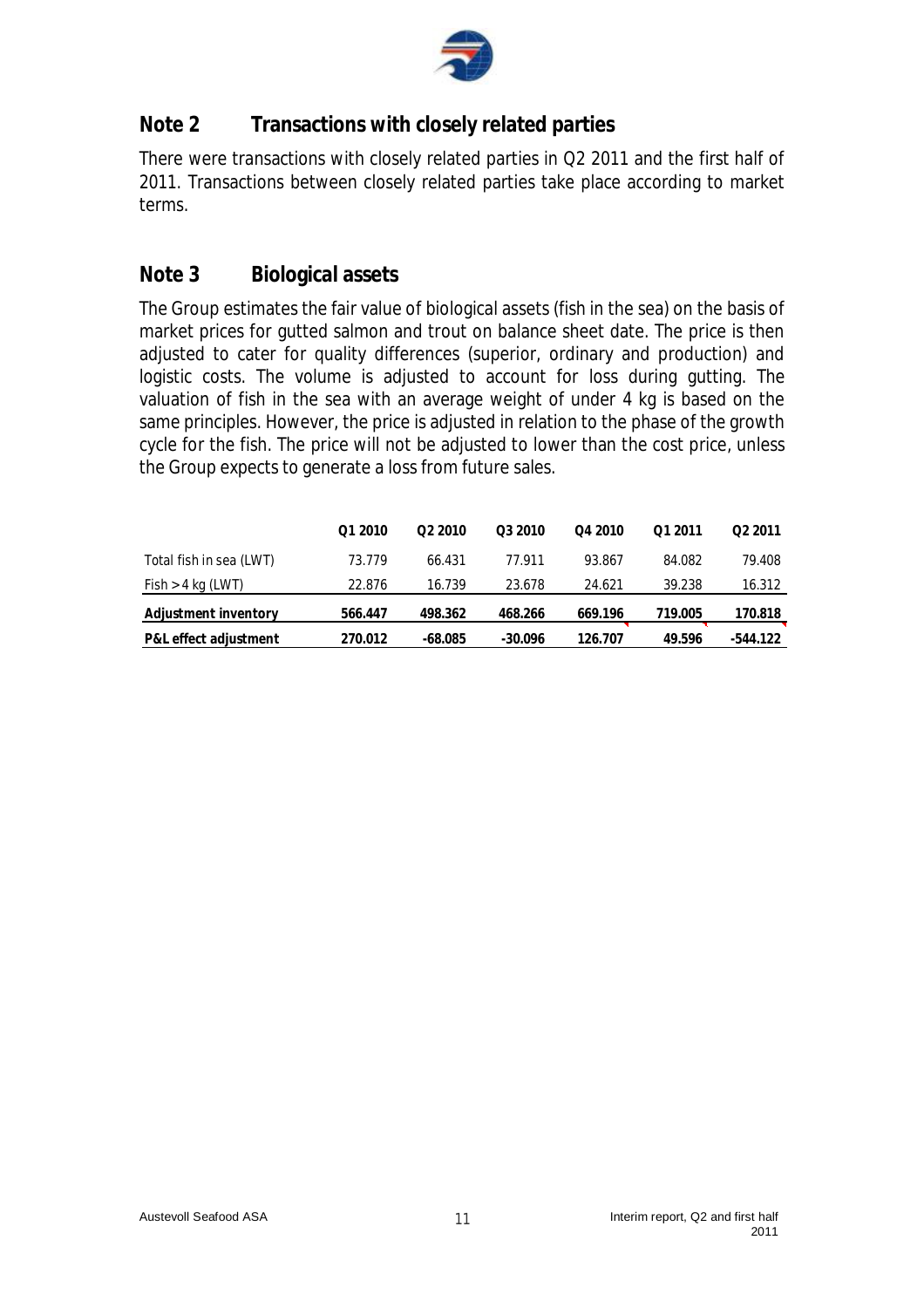

# **Note 4 Business segments**

| (all figures in NOK 1.000)                    |           |           |            |            |                   |
|-----------------------------------------------|-----------|-----------|------------|------------|-------------------|
|                                               | Q2 2011   | Q2 2010   | H1 2011    | H1 2010    | (audited)<br>2010 |
| <b>Fishmeal and oil</b>                       |           |           |            |            |                   |
| Operating revenue                             | 747.120   | 586.876   | 1.065.575  | 949.807    | 2.001.756         |
| <b>EBITDA</b><br>ä,                           | 252.498   | 207.985   | 317.106    | 283.715    | 521.096           |
| <b>EBITDA %</b>                               | 34 %      | 35 %      | 30%        | 30 %       | 26 %              |
| EBIT before fair value adj.biomass            | 223.211   | 168.812   | 252.340    | 208.880    | 317.551           |
| Volumes sold fishmeal (tons)*                 | 74.144    | 48.241    | 98.608     | 79.664     | 160.952           |
| Volumes sold fishoil (tons)*                  | 16.090    | 13.658    | 26.672     | 28.122     | 53.708            |
| Human Consumption **                          |           |           |            |            |                   |
| Operating revenue                             | 179.452   | 196.598   | 361.652    | 394.766    | 807.855           |
| <b>EBITDA</b>                                 | 24.304    | 23.724    | 49.147     | 48.796     | 166.405           |
| F<br><b>EBITDA %</b>                          | 14 %      | 12%       | 14 %       | 12 %       | 21 %              |
| EBIT before fair value adj.biomass            | 6.466     | 426       | 13.209     | $-2.860$   | 59.189            |
| Canning (cases)                               | 794.103   | 430.713   | 1.632.347  | 867.169    | 1.534.714         |
| Frozen fish (tons)                            | 7.465     | 201       | 12.391     | 1.108      | 5.481             |
| HC and LC Omega 3 products (tons)             |           | 533       |            | 953        | 1.531             |
| Pelagic North Atlantic                        |           |           |            |            |                   |
| Operating revenue                             | 390.517   | 279.028   | 798.545    | 693.687    | 1.436.160         |
| <b>EBITDA</b><br>p.                           | 15.304    | 2.862     | 32.458     | 29.894     | 63.311            |
| <b>EBITDA %</b>                               | 4 %       | 1%        | 4 %        | 4 %        | 4 %               |
| EBIT before fair value adj.biomass            | 8.805     | $-2.429$  | 20.367     | 19.326     | 41.634            |
| Production, sales & distribution salmon/trout |           |           |            |            |                   |
| Operating revenue                             | 2.396.883 | 2.176.253 | 4.622.012  | 4.049.344  | 8.887.671         |
| <b>EBITDA</b><br>Î.                           | 506.243   | 419.909   | 1.016.627  | 726.765    | 1.805.874         |
| <b>EBITDA %</b>                               | 21%       | 19%       | 22%        | 18 %       | 20 %              |
| EBIT before fair value adj.biomass            | 440.327   | 367.809   | 886.170    | 622.901    | 1.586.250         |
| Volumes sold own production (gwt tons)        | 33.200    | 27.600    | 61.097     | 50.100     | 116.807           |
| Elimination/not allocated AUSS                |           |           |            |            |                   |
| <b>Elimination/not allocated AUSS</b>         | $-66.288$ | -81.852   | $-247.711$ | $-175.990$ | $-388.691$        |
| <b>EBITDA</b>                                 | $-2.862$  | $-4.259$  | $-8.311$   | $-7.949$   | $-15.859$         |
| EBIT before fair value adj.biomass            | $-4.437$  | $-5.332$  | $-11.455$  | $-10.113$  | $-20.849$         |
| Total group                                   |           |           |            |            |                   |
| Operating revenue                             | 3.647.684 | 3.156.903 | 6.600.073  | 5.911.614  | 12.744.751        |
| <b>EBITDA</b>                                 | 795.487   | 650.221   | 1.407.027  | 1.081.221  | 2.540.827         |
| <b>EBITDA %</b>                               | 22%       | 21%       | 21%        | 18 %       | 20 %              |

\* Includes porportional consolidation of 50% of Welcon Group (turnover, results and volumes)

\*\* Epax was sold in November 2010. Epax is included in figures for Q2 10, H1 2010 and in the period January to October for the full-year 2010 figures.

EBIT before fair value adj.biomass 674.372 529.286 1.160.631 838.134 1.983.775